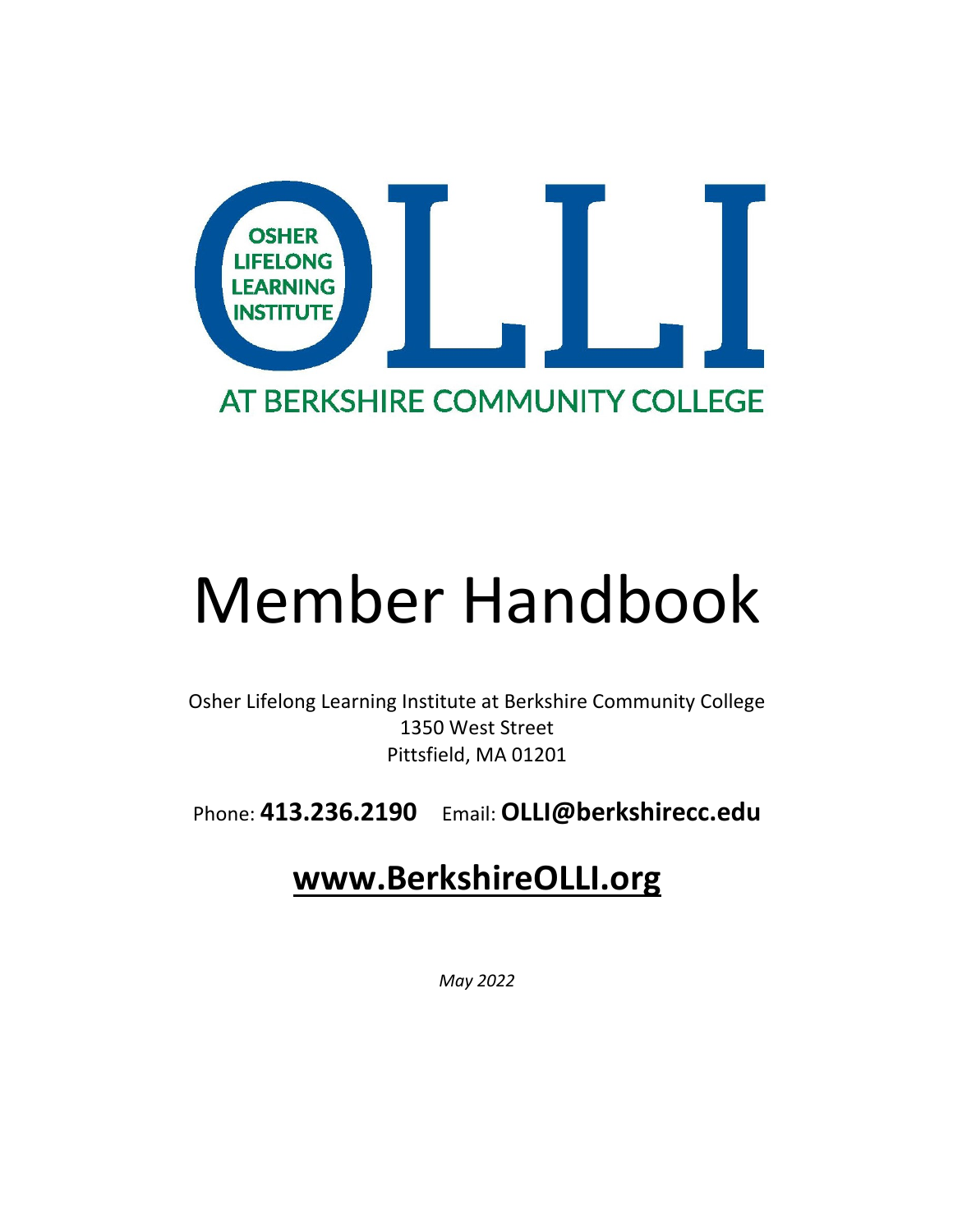# **Table of Contents**

| 1              |
|----------------|
| $\overline{2}$ |
| $\overline{2}$ |
|                |
|                |
|                |
| $\overline{3}$ |
| $\overline{4}$ |
| 4              |
| 4              |
|                |
|                |
|                |
|                |
|                |
| $\overline{7}$ |
| 9              |
| 9              |
|                |
|                |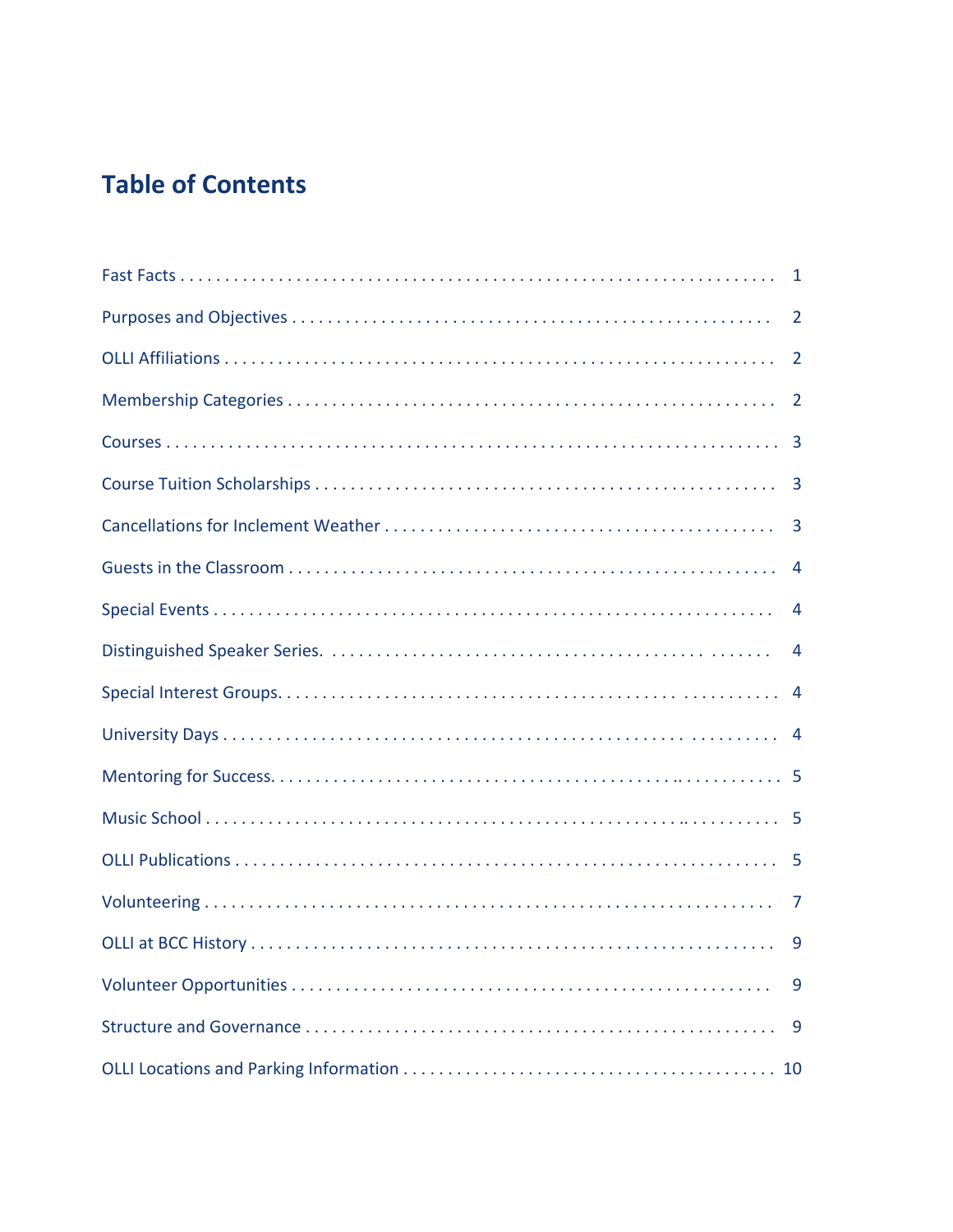# **FAST FACTS**

# *OLLI Staff:*

Carol Allman-Morton, Executive Director (from June 15th 2022) TBA

Judith Weiner, Administrative Assistant 413.236.2190 jweiner@berkshirecc.edu

Rae Langsdale, Clerk III 413-236-2190 rlangsdale@berkshirecc.edu

*General OLLI Contact Information:*

Phone: **413.236.2190** Berkshire Community College Field Administration Building, room F107 1350 West Street Pittsfield, MA 01201

*From Visitors Parking, the easiest route is to cross the courtyard diagonally (past the flowers) towards the Field Administration Center. Enter the doors to your right, under the Robert Louis Stevenson quote, and proceed through the vestibule. Go through the door ahead and to your left, past the restrooms—our offices are straight ahead. Lounge seating is available in the foyer!*

Email: **OLLI@berkshirecc.edu**

Website: www.berkshireOLLI.org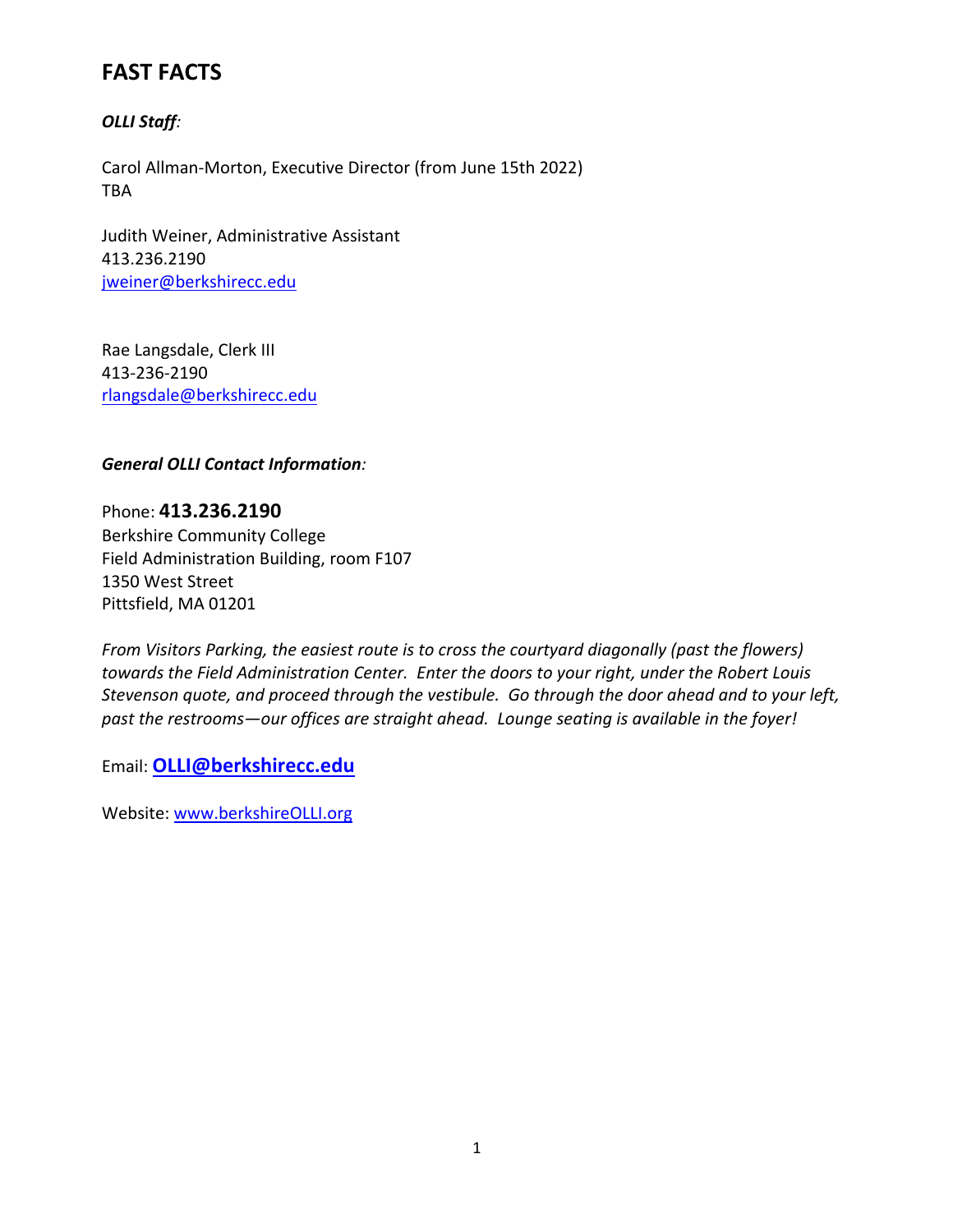# **Purposes and Objectives**

OLLI at BCC is a membership-run educational organization designed to:

- a. Offer non-credit courses created and developed by and for its members on topics reflecting a variety of interests.
- b. Encourage members to serve on committees, to participate in events, to be course coordinators, facilitators and lecturers.
- c. Provide programs of special events, distinguished speakers and travel to educational venues and events both within and outside of the state of Massachusetts.

# **OLLI Affiliations**

OLLI at BCC is a member of the Osher Lifelong Learning Institute network and a program of Berkshire Community College. OLLI has four Educational Partners: BCC, Williams College, Bard College at Simon's Rock, and the Massachusetts College of Liberal Arts. It has over thirty Cultural Partners listed-- be sure to consult your OLLI Discount Card, the back of the course catalog, or the Cultural Partners page on our website to be aware of discounts given by some of our Cultural Partners to OLLI members. We urge you to support all of our partner organizations as they are very important to our continued success.

# **Membership Categories**

*Annual Membership* fee is \$60.00 per person and entitles members to register for classes in all four semesters and to participate at member rates in the Distinguished Speaker Series, University Days and in Special Events all year.

*Summer Membership* fee is \$30.00 per person and entitles members to register for classes in the Summer Semester and to participate at member rates in the Distinguished Speaker Series and in Special Events programs during June, July and August. Credit from a summer membership can be applied toward the cost of an Annual Membership.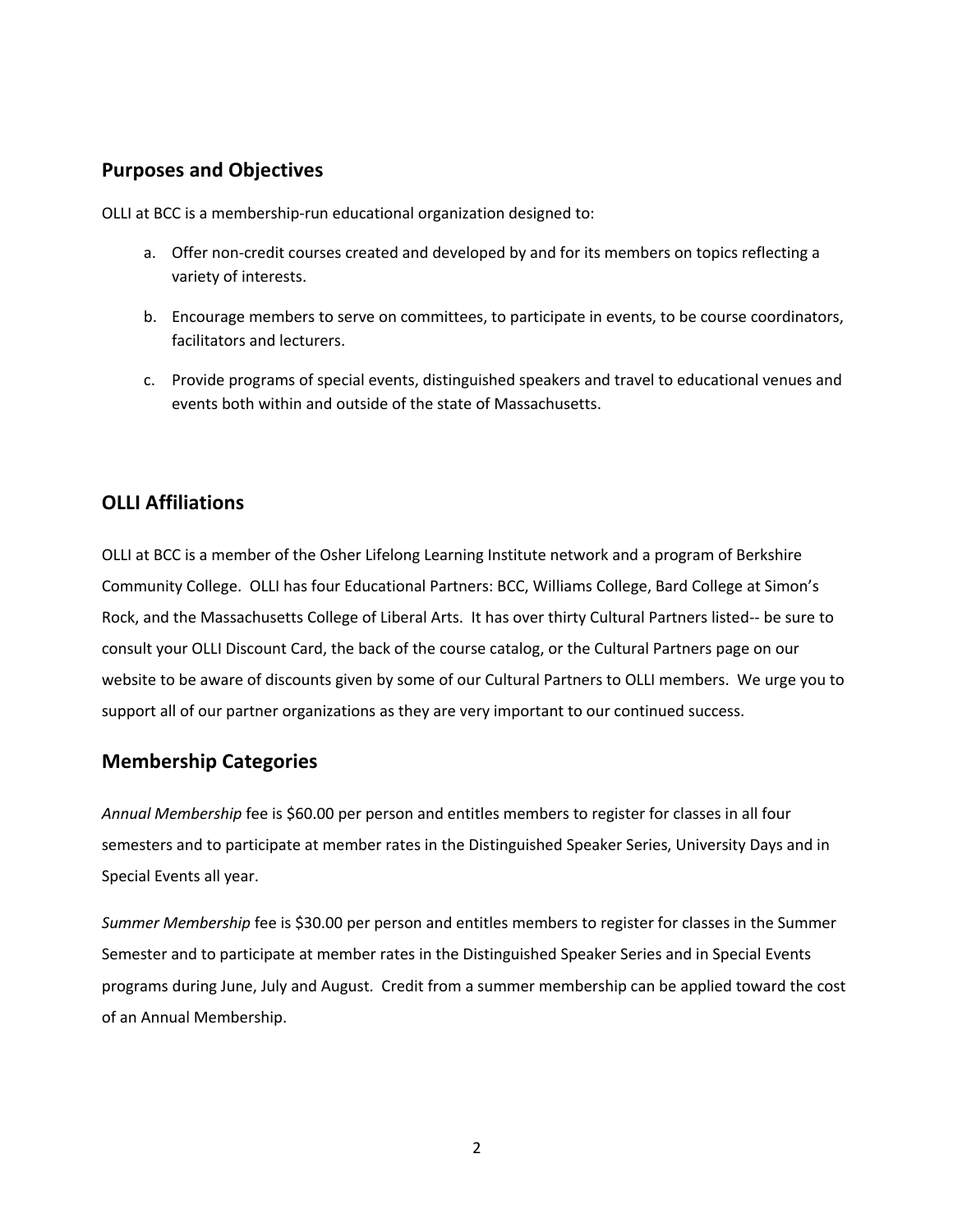#### **Courses**

Approximately 80 courses per year are offered during our four semesters. We strive to offer a curriculum that inspires members to engage with varied subject matter and to expand their understanding of important topics. Most courses are open to all members, but in special circumstances it is necessary to limit enrollment because of facility or other restrictions. If a class has a limited enrollment, we enroll members based upon a first-come, first-served registration process. Members will receive a letter in the mail from the OLLI Office confirming their enrollments.

Please note that courses are not held on Federal Holidays, Passover, Rosh Hashanah, Yom Kippur, Juneteenth and Patriots' Day.

#### **Flexpasses**

Sometimes your plans do not work with our semester schedule, or you might want to sample a variety of classes to see which one intrigues you the most. We have the perfect solution: the OLLI Flexpass!

With an OLLI Flexpass, you may attend up to six class sessions in a given fall, winter or spring semester, or four class sessions in our shorter (June thru August) summer semester. Our Flexpass is the same price as a regular course and is available only to OLLI members.

Please note that a Flexpass cannot be used for admission to a limited enrollment class if that class has reached seating capacity. You may register for one or more Flexpasses, along with other OLLI courses.

## **Course Tuition Scholarships**

Partial scholarships are available to those with a financial need. Requests should be made by contacting the OLLI Office and speaking with the Executive Director at 413-236-2192. Your privacy will be maintained.

## **Cancellations for Inclement Weather**

OLLI classes and events are almost always cancelled if Berkshire Community College is closed due to inclement weather. That decision is made prior to 6:00 a.m. Go to the BCC website at www.berkshirecc.edu for up-to-date information or listen to local radio and TV stations. Please check your email in the morning as well.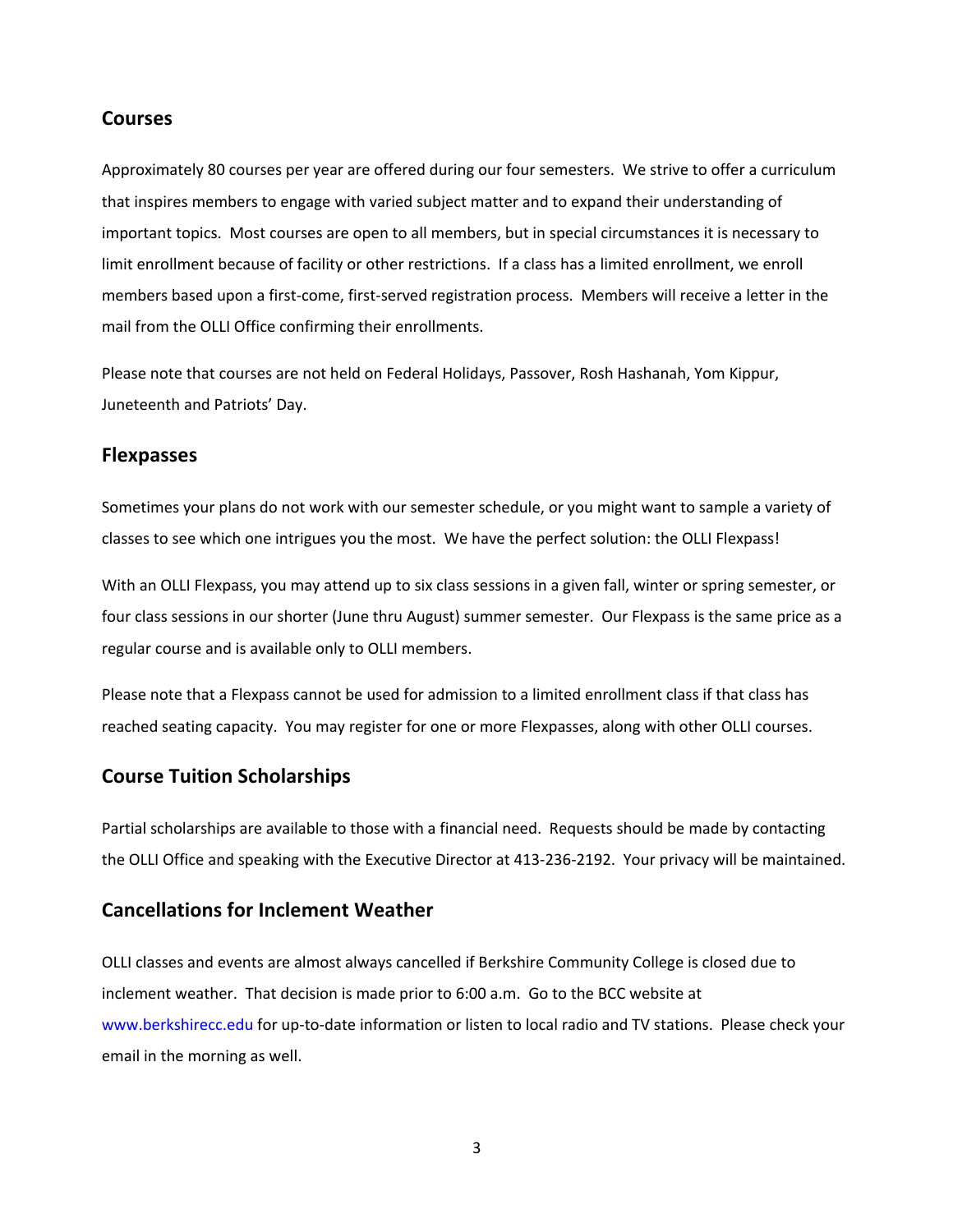## **Guests in the Classroom**

Members who have guests visiting them may bring them to one day of OLLI classes during their visit providing that the class does not have restricted enrollment. Please call the OLLI Office before bringing a guest to class and his/her name will be added to the class roster for the day.

## **Special Events**

Each year this program provides an array of wonderful offerings to our members and their guests. Day trips, theater outings, concerts and guided museum visits provide an opportunity to meet fellow OLLI members and to interact socially. Look for emails about these Special Events and/or visit the OLLI website for details at www.BerkshireOLLI.org and select "Programs and Events" from the top menu.

#### **Distinguished Speaker Series**

The Distinguished Speaker Series brings noted scholars and experts to our members, their guests and the general community. Lectures are offered most months and cover a wide variety of topics including history, current events, art, literature, politics and more. Look for emails about these lectures and/or visit the OLLI website at www.BerkshireOLLI.org.

#### **Shared Interest Groups**

OLLI's Shared Interest Groups (SIGs) are member-organized, peer-led discussion and activity groups that are free and exclusively for OLLI at BCC members. SIGs offer you the opportunity to gather with like-minded people for discussion or activities in a wide variety of subjects, from contract bridge and photography to gardening and Native American culture. OLLI members are encouraged to start their own with the support of the OLLI Office. For more information or to join any of the Shared Interest Groups, please contact the OLLI Office.

#### **University Days**

Throughout the year, OLLI offers a series of symposiums featuring guest speakers, breakout panels and curated lunch conversations. Themes have included the culture of aging, criminal justice reform, sports & culture, women's suffrage, and many more. While these events are open to the public, OLLI members receive a steep discount on admission!

4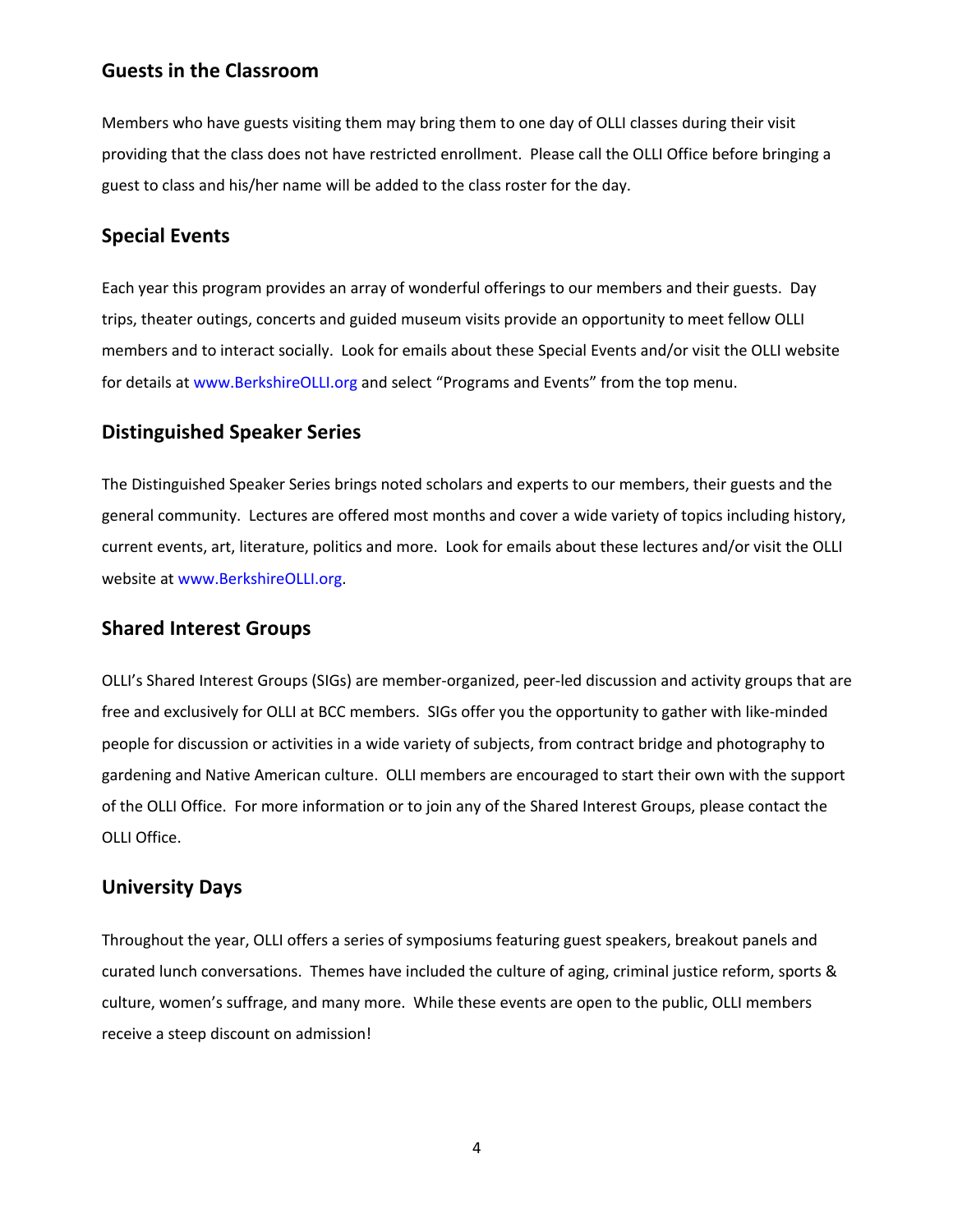# **Mentoring For Success**

The Mentoring for Success Program supports the development of ongoing, personal relationships in which OLLI members (mentors) share knowledge, skills, information and perspective to encourage the personal and professional growth of highly focused BCC students (mentees) who have specific plans for a career and/or continuing their education at a four-year college.

Students who are mentored show an improvement in academic performance, are more likely to graduate from college, and benefit from building a strong connection with a supportive and positive role model. If you're interested in sharing your experience with the next generation, please contact the offices for an application.

#### **Music School**

OLLI is pleased to collaborate with the Berkshire Music School on a series of hands-on music classes for adult learners in ukulele, keyboard and voice. OLLI at BCC members receive discounted registration! For more information and current offerings please contact the Berkshire Music School directly at 413-442-1411.

## **Refund Policy**

If your schedule changes or you find a course isn't to your liking after the first class session, you may request a refund, transfer to a different course, or convert your payment to a future credit or taxdeductible donation to OLLI. Simply call the OLLI offices at 413-236-2190 or email OLLI@berkshirecc.edu.

Refunds/credits are also available for cancellations made in advance for the Distinguished Speaker Series, University Days and some special events. However, for events with an underlying cost (i.e.: theater tickets, meals, etc.) refunds/credits are not available unless there is someone on the waiting list who can take your place. You may transfer your reservation to a friend or family member if you prefer.

# **OLLI Publications**

#### *The OLLI Newsletter*

Published three times a year—Fall, Winter and Spring—this publication provides information about the upcoming semester, a message from the President of the OLLI Board, articles about our members and important OLLI events. You will receive a copy of each newsletter in the mail.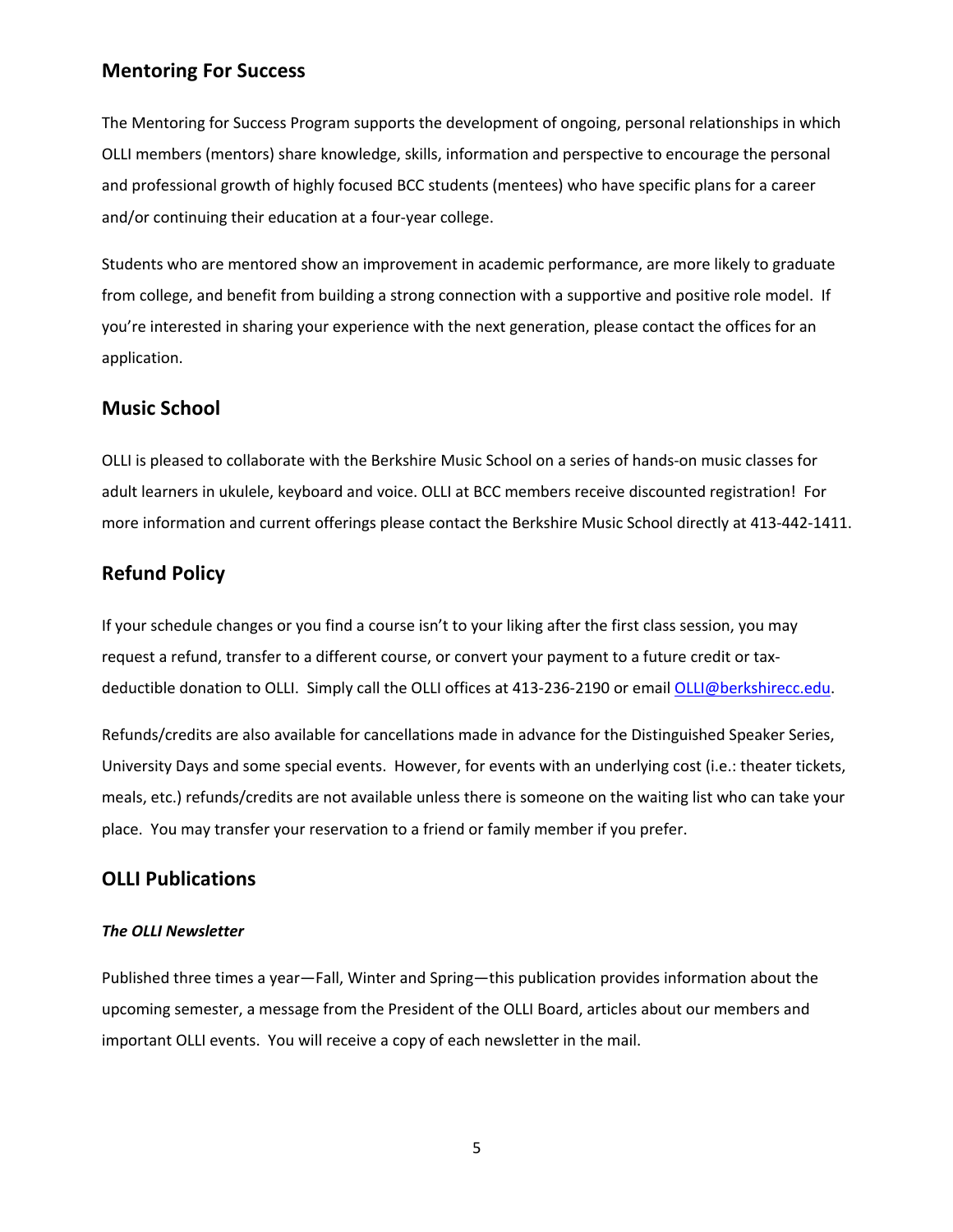#### *The OLLI Website*

OLLI's website, www.berkshireOLLI.org, is a vital link to all things OLLI. Please be sure to visit the website for up-to-date information about all aspects of our programming.

#### *Email Messages*

In an effort to save on postal costs and to be more "green," most OLLI communications with our members will come by email. In order to be more fully informed about important business matters, upcoming events and programs, we urge you to review all of your OLLI email messages.

While OLLI never shares nor sells any of our member's contact information, we offer the option to receive forwarded messages from our Educational and Cultural Partners to notify you of additional upcoming events and special discounts. If you would like to opt-in to this list, please contact the offices at 413-236- 2190 or OLLI@berkshirecc.edu.

#### *OLLI TV*

Enjoy selected OLLI classes and interviews with our extraordinary instructors at home (or anywhere else) on your computer. These sessions are free and open to all on our website, on YouTube and on Facebook (@olliatberkshirecommunitycollege)—you don't need a Facebook account to view.

OLLI also partners with students from Miss Hall's School and Pittsfield Community Television to produce a half hour interview show called *Hello OLLI*. Each episode features a half hour interview with OLLI instructors on a variety of topics. Check out our website for past episodes and more.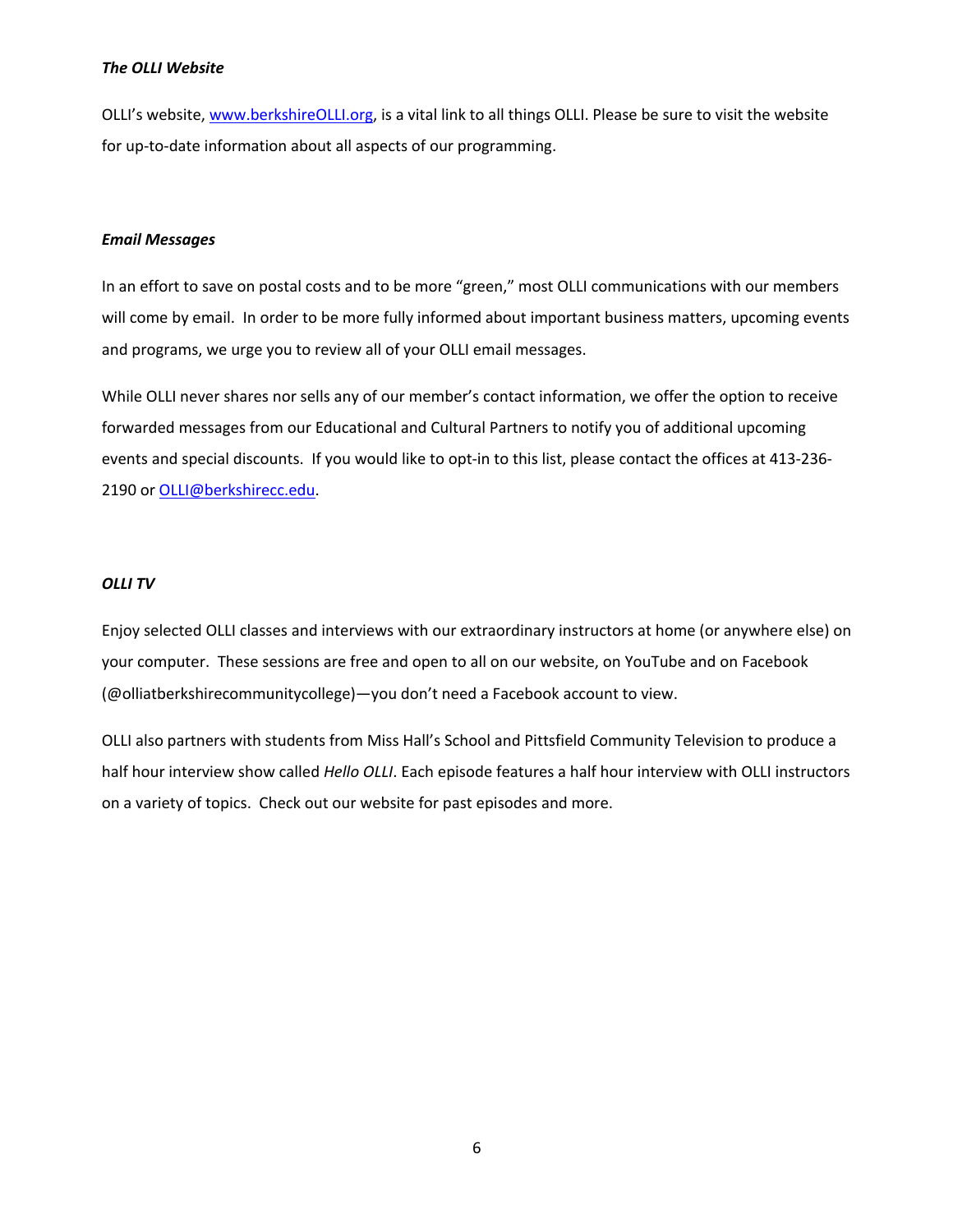# **Volunteering**

OLLI is membership led. The volunteer efforts that have fueled OLLI's growth continue to be of critical importance to the vigor and expansion of the organization. Volunteers perform a variety of tasks that sustain the program organizationally and financially. Their contributions of time and talent greatly defray our operating costs and allow us to bring outstanding programs to you.

Our instructors are also volunteers! The talented and accomplished lecturers donate their time and expertise.

Volunteering offers our members the opportunity to enjoy the OLLI experience outside of the classroom. Your experience, professional or personal, can find a creative outlet within our volunteer network. Our volunteers find this experience satisfying and worthwhile. Please look over the following Volunteer Opportunities and ask yourself how your experience and interests would best fit OLLI. Training will be provided (if necessary) for any volunteer position.

Call the OLLI Office at 413.236.2190 or email us at olli@berkshirecc.edu to volunteer on a committee. You will be making a contribution to OLLI, and we will rely on your commitment, initiative and responsibility to help us grow. Email is the primary way of communication between the chair and the members of the committee. It is important that you have an active email account.

# **Volunteer Opportunities**

**Classroom/Zoom Facilitators** check members into classes and assist instructors with distributing materials and other tasks. For Zoom classes, facilitators help manage class participation Each semester facilitators are chosen from the roster of class enrollees. If you would like to meet new people and greet old friends, this is a good volunteer opportunity.

**Curriculum Committees** oversee the development and expansion of our educational program. There are four Curriculum Committees—one each in charge of developing courses in *Arts*, *Literature*, *Science* and *Social Science*. An interest or a professional background in one of these academic areas is important for membership on these committees. You will work to identify and contact instructors and will help them develop and present their course descriptions.

**Development Committee** proposes new approaches to increasing monetary support in the following areas: the annual fund for OLLI, project sponsorships (i.e.: gala sponsorship or catalog underwriting), and opportunities for grant and other external funding sources. This activity is conducted in coordination with the Berkshire Community College Development Office.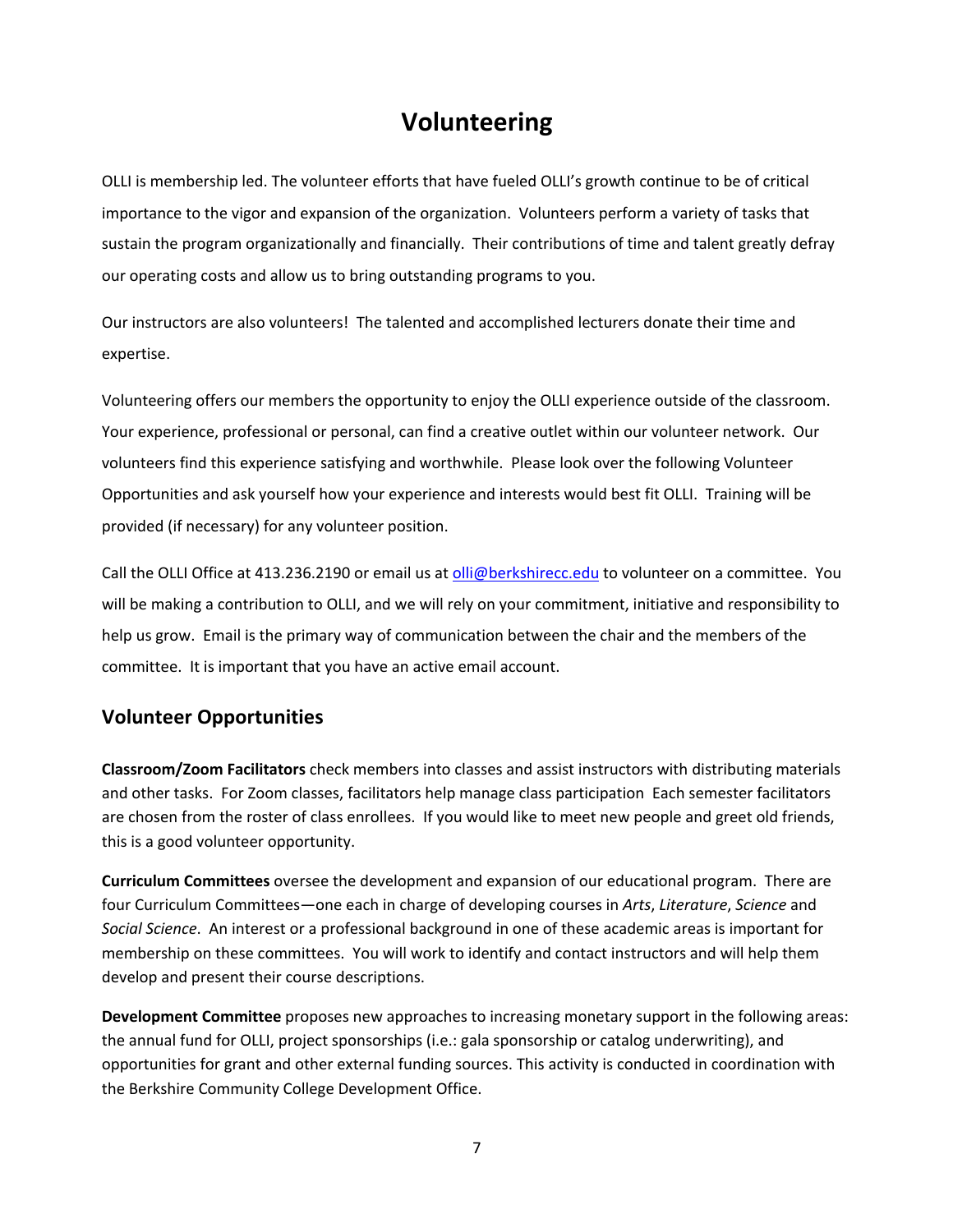**Distinguished Speakers Series Committee** identifies topics of interest, develops relationships with speakers and schedules the lectures. There are opportunities to contact speakers and to write descriptions of lectures.

**Technology Committee** provides audiovisual support for instructors during regular semesters as well as for the Distinguished Speaker Series. The committee members also produce video recordings of selected presentations and make them available to community television stations throughout Berkshire County. As a member of this committee, training in A/V support will be provided.

**Membership Committee** participates, through various subcommittees, in an integrated effort to: promote increased awareness of OLLI at BCC, increase OLLI's membership, enhance its community image and monitor member satisfaction. A background in public relations, marketing or an interest in growing organizations is helpful.

**Newsletter Editorial Staff** produces three issues of this publication yearly which reports on organizational activities and items of member interest. If you like to write, proofread, edit, interview or take photographs, this committee will suit you.

**Office Volunteers** help with mailings, filing and general office support tasks. Training is provided, and these volunteers enhance efficiency of the OLLI Office.

**Special Events Committee** researchs, plans and presents events including travel to museum and historical sites, attendance at theatrical, musical and dance performances, and organizing events to enrich and enhance classes. The committee prepares meals and snacks to accompany certain events. If you enjoy entertaining, travel and working with a dynamic group, join this committee.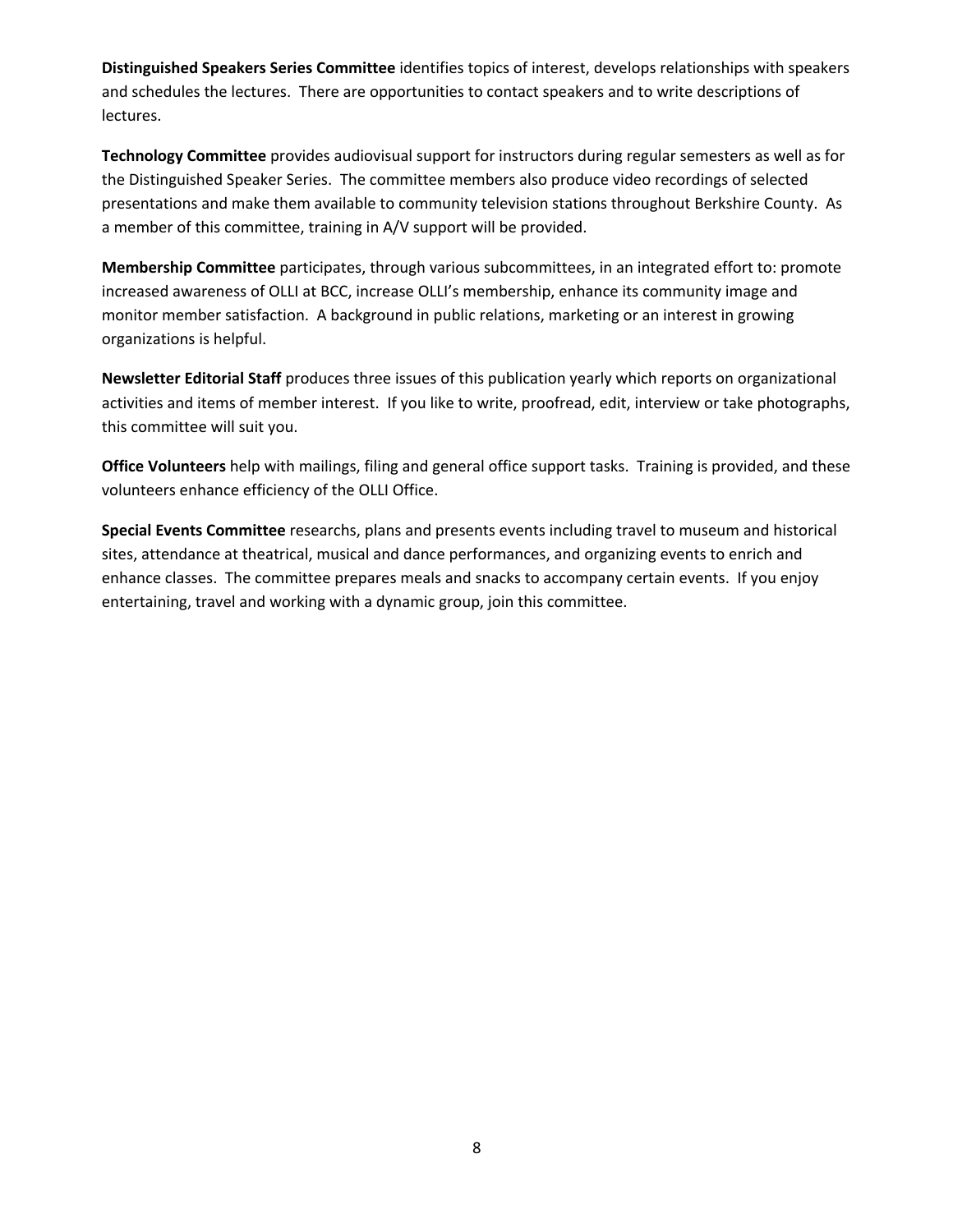## **OLLI at BCC History**

In 1994, a group of 34 interested Berkshire County residents met to develop a stimulating program of adult education to meet the wishes of mature learners. They wanted to provide learning experiences that would engage the intellect, generate discussion, heighten awareness of contemporary issues and events, and explore learning for the sake of learning. The result of their work was Berkshire Institute for Lifetime Learning (BILL).

BILL quickly earned the support of Berkshire Community College (BCC), Williams College and Bard College at Simon's Rock. BILL collaborated with the faculty and utilized facilities at these institutions to offer courses during a Fall, Winter and Spring semester each year. BILL also cooperated with major cultural organizations in Berkshire County and beyond to offer special events and to develop a lecture series.

In Spring 2006, The Bernard Osher Foundation of San Francisco, California, selected us to receive a grant designed to facilitate the transformation of BILL to OLLI at BCC. This was made possible by a formal agreement of collaboration between BILL and Berkshire Community College. We joined 117 other university-based Osher Lifelong Learning Institutes with access to educational resources, ideas and advanced technologies that have allowed us to increase the number, variety and quality of our learning programs. OLLI currently offers courses during the Fall, Winter, Spring and Summer semesters.

#### **Structure and Governance**

OLLI at BCC is governed by a Board of Directors elected by the membership at its Annual Meeting held in late May or early June of each year. Directors serve for two-year terms and may be re-elected for an additional two-year term. The Board elects its own officers including the President, Vice President, Treasurer and Secretary. OLLI members are encouraged to attend Board meetings to understand how our organization is governed. Please call the office for a listing of this year's Board of Directors meetings.

The Board of Directors of OLLI at BCC is responsible for setting policy, approving the budget and overseeing the work of OLLI committees. The Executive Director administers the operational component of the organization and is responsible to Berkshire Community College's Dean of Lifelong Learning and Workforce Development and to the OLLI Board of Directors. The Executive Director is assisted in her work by the OLLI Administrative Staff.

9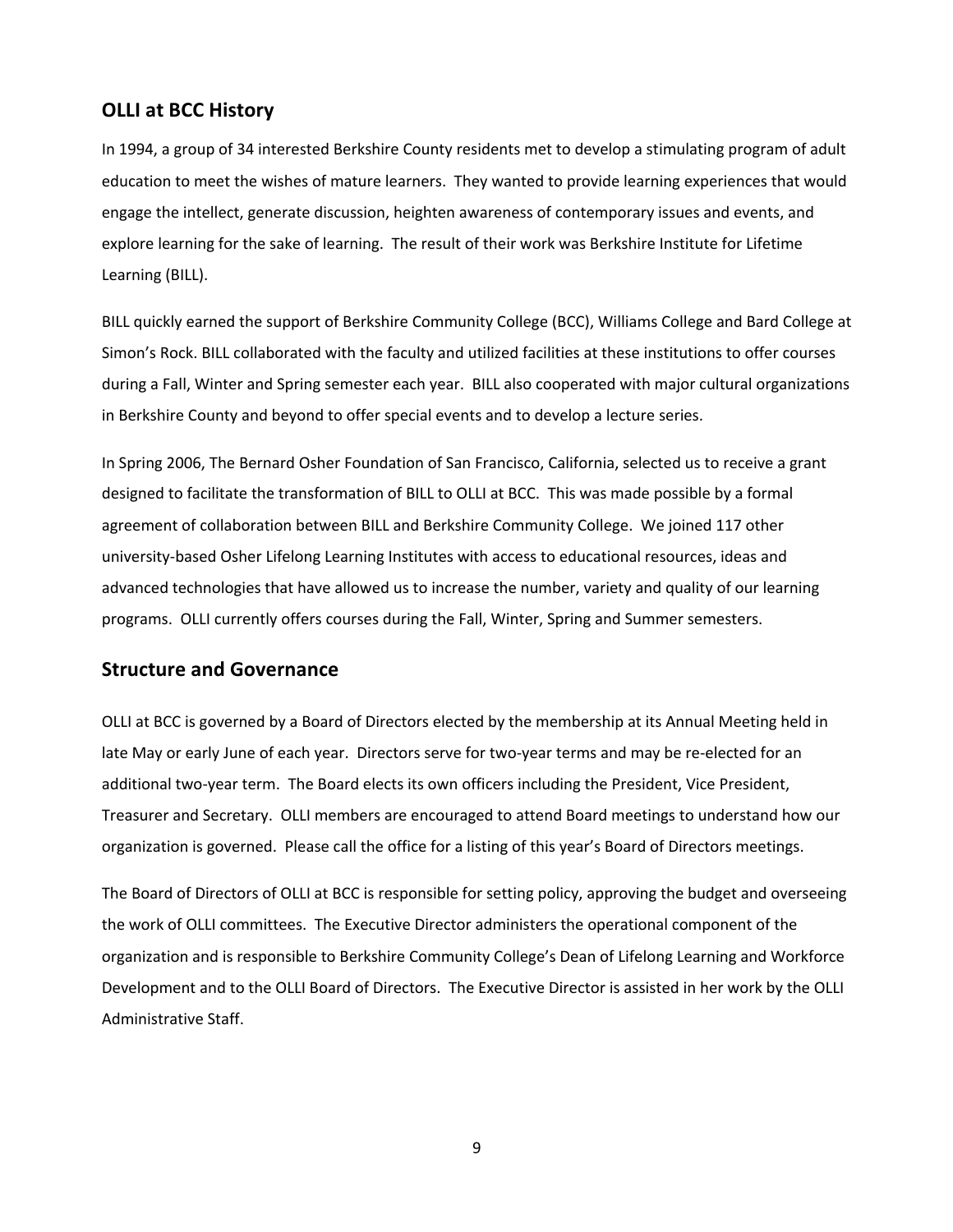# **OLLI Locations and Parking Information**

OLLI at BCC holds it classes and lectures in various geographic locations throughout Berkshire County and southern Vermont. This geographic diversity allows members to find something "close to home" regardless of their residential address. See directions and parking information for our most frequently used locations below; directions to other locations will be individually e-mailed for individual courses.

## **Berkshire Community College- Main Campus (BCC-MC)**

*1350 West Street, Pittsfield MA 01201*

*From the north:* Follow Rte. 7 to Park Square in downtown Pittsfield. Turn right onto West Street, then turn left when the road comes to a T. Continue on West Street for 3.5 miles. The College's main entrance is on the right.

*From the east:* Follow Rte. 9 through Dalton and Pittsfield to Park Square in downtown Pittsfield. Continue straight onto West Street, then turn left when the road comes to a T. Continue on West Street for 3.5 miles. The College's main entrance is on the right.

*From the south:* Follow Rte. 7 to Park Square. Turn left onto West Street, then turn left when the road comes to a T. Continue on West Street for 3.5 miles. The College's main entrance is on the right.

*From the west*: Follow Rte. 20 to the NY/MA border. From the NY/MA border continue on Rte. 20 for approximately 4.8 miles, then turn left onto Hungerford Street. Bear left onto Forthill Avenue (underneath a railroad overpass). Continue to the end of Forthill Avenue. Turn left at the stop sign onto West Street. Continue on West Street for 0.9 miles. The College's main entrance is on the right.

PARKING is available in any open public parking space in the Central or North parking lots. There is also a Visitors Lot, but when BCC classes are in session there is a 90-minute time limit.

Handicapped spaces are available in the Visitor and East Parking lots, near the cafeteria entrance, as well as behind Melville Hall and Hawthorne Hall. If your course's room number begins with an M or H, we strongly advise utilizing the handicapped spaces behind your respective hall—access is significantly easier!

# **BCC South County Center (SCC)**

*343 Main Street, Great Barrington, MA 01230*

Coming from the North, take Route 7 South to Great Barrington. Take a left onto Main Street at the intersection of Routes 7, 23 & 41. Go through two sets of lights and BCC's South County Center is on the left, diagonally across the street from the Town Hall.

PARKING is available on the street or behind the South County Center building.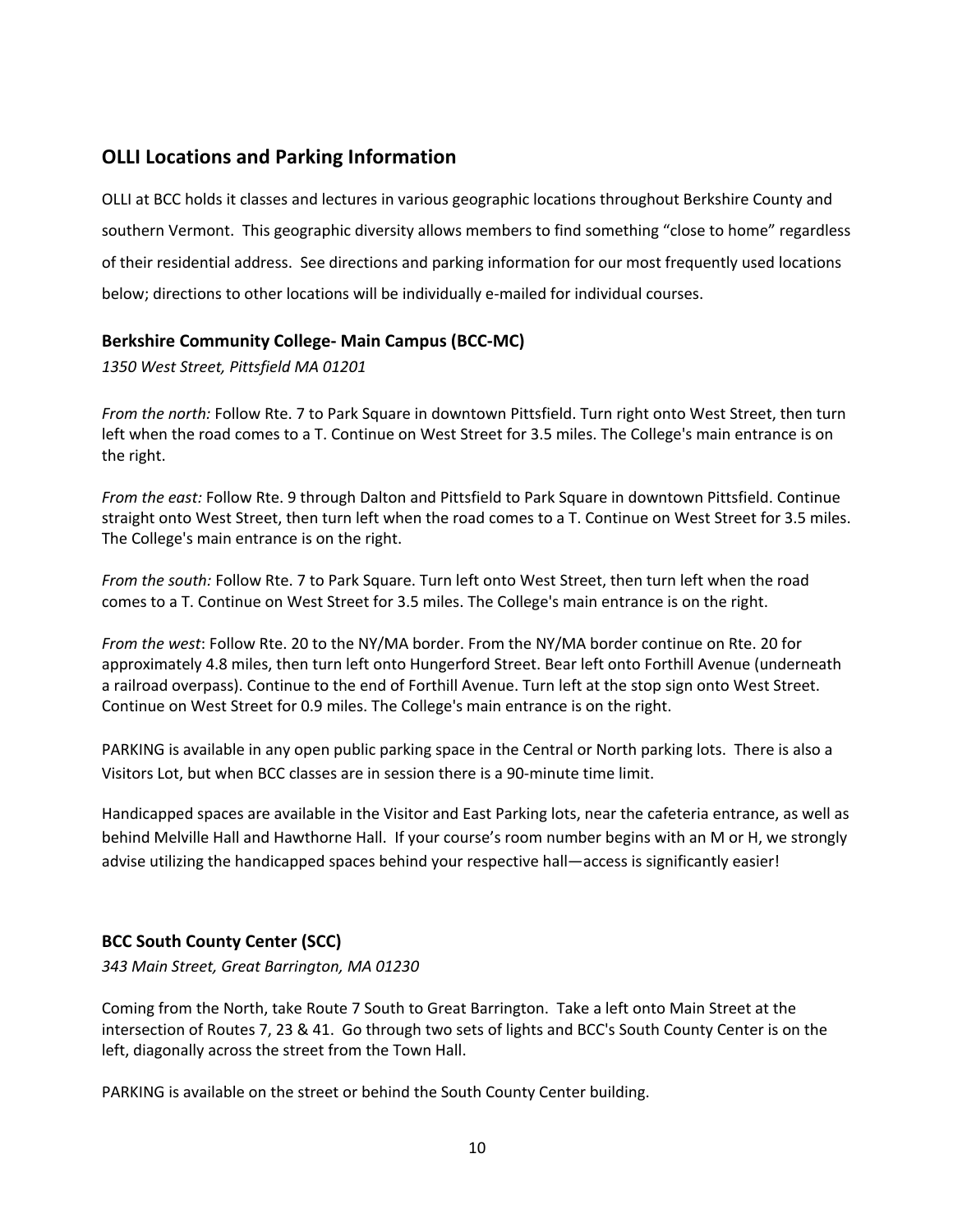# **Berkshire Museum (BM)**

*39 South Street, Pittsfield MA 01201*

The museum is located in downtown Pittsfield, on South Street (Route 7)

PARKING is available up to 3 hours in the lot next to the Colonial just off South Street. There is additional metered on-street parking—the first 90 minutes are free, and there is no charge after 4:30 or on weekends.

Handicap spaces are available in the lot adjacent to the Berkshire Museum, and on the street near the Colonial Theatre. There is a loading zone in front of the Museum where no parking is permitted, but passengers may be picked up and dropped off.

#### **Bard College at Simon's Rock**

*84 Alford Road, Great Barrington, MA 01230*

Coming from the North, take Route 7 South to Great Barrington. Take a left onto Main Street at the intersection of Routes 7, 23 & 41. Go through downtown Great Barrington. At the fourth set of traffic lights, just beyond St. James Episcopal Church, turn right onto St. James Place. The main college entrance is 1.8 miles ahead on the right.

PARKING is available on surface lots.

#### **Kimball Farms**

*235 Walker Street, Lenox MA 01240*

*From the north*: Take Route 7/20 South to Walker St in Lenox. Go right, then take the first right. *From the south:* Tak Route 7/20 North to Walker St in Lenox. Go left, then take the first right. *From Lenox:* Proceed down Walker Street, past Kemble Inn and Ventfort Hall. The entrance will be on your left, past the stone pillars.

PARKING: There are a limited number of parking spaces at Kimball Farms. Once they are full, please park alongside the driveway leading to the main building, without parking on the grassy area. Please avoid parking in any spots reserved for special populations.

#### **The Clark Art Institute**

*225 South Street, Williamstown MA* 

*From the south*: Take Route 7 north into Williamstown. As you enter town, Route 7 proceeds around a small rotary. From the rotary, turn right onto South Street. The Clark is on the right about one-half mile down South Street.

*From the north:* Take Route 7 south into Williamstown. At the intersection of Routes 7 and 2, turn right. Proceed all the way around a small rotary past the Williams Inn and the public library. Turn right onto South Street. The Clark is on the right about one-half mile down South Street.

*From the east:* Follow Route 20 west to Route 7 north into Williamstown. As you enter town, Route 7 proceeds around a small rotary. From the rotary, turn right onto South Street. The Clark is on the right about one-half mile down South Street.

*From the west (not recommended in snow):* Take Interstate 87 to Exit 7 (Route 7 east). Follow Route 7 east to Route 278. Turn right onto Route 278. Follow Route 278 to Route 2 east.

PARKING is available on surface lots.